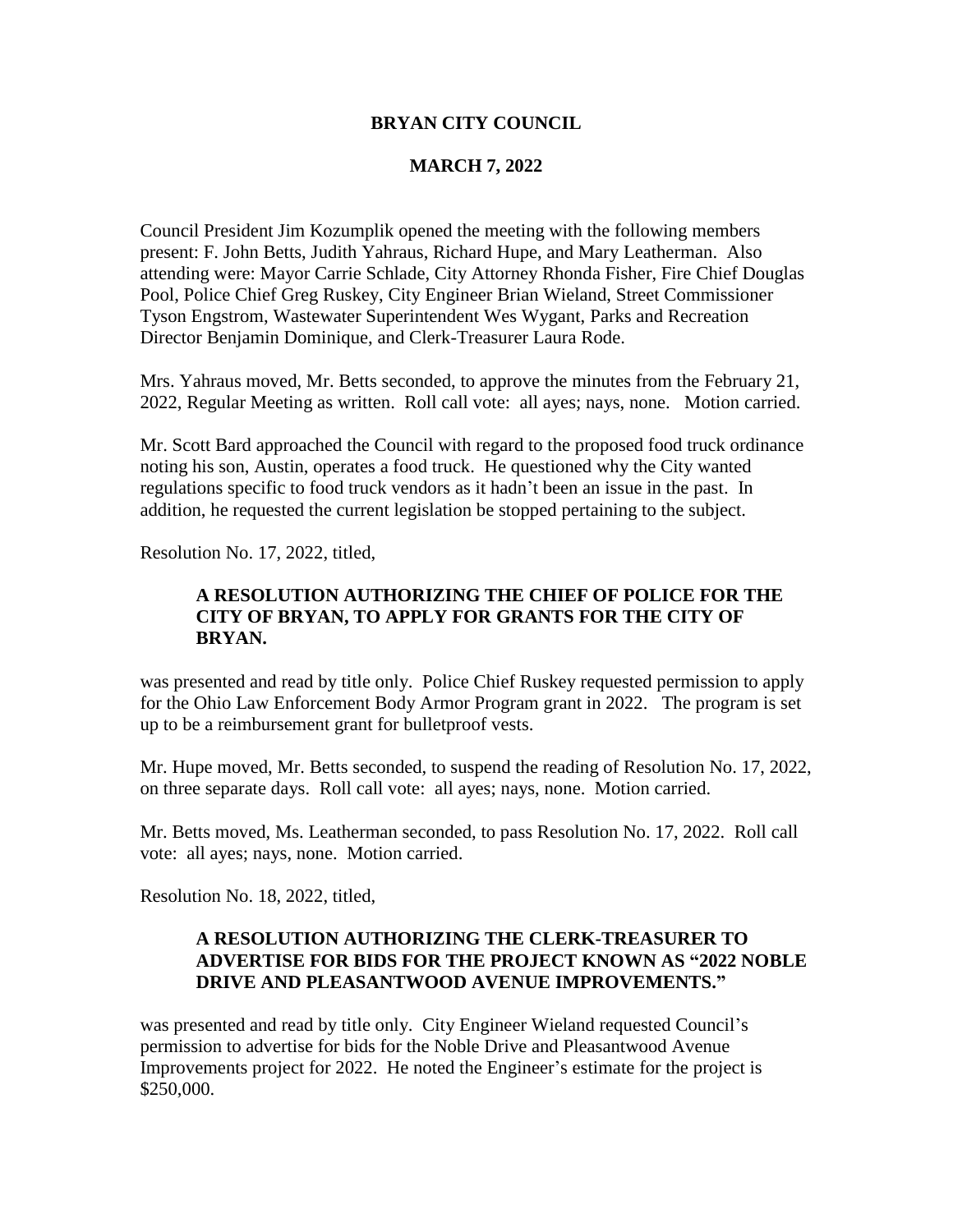Mrs. Yahraus moved, Ms. Leatherman seconded, to suspend the reading of Resolution No. 18, 2022, on three separate days. Roll call vote: all ayes; nays, none. Motion carried.

Ms. Leatherman moved, Mr. Betts seconded, to pass Resolution No. 18, 2022. Roll call vote: all ayes; nays, none. Motion carried.

Ordinance No. 10, 2022, titled,

# **AN ORDINANCE TO AMEND BRYAN MUNICIPAL CODE SECTION 773, OF THE CITY OF BRYAN CODIFIED ORDINANCES, PERTAINING TO TEMPORARY STORES AND TRANSIENT DEALERS AND ADDING REGULATIONS PERTAINING TO FOOD TRUCKS, AND RESCINDING ANY SECTION INCONSISTENT HEREWITH.**

was presented and read by title only. Councilman Hupe asked Mr. Bard what his specific issue is with regard to the food truck ordinance to which Mr. Bard indicated that the City hadn't previously felt the need to regulate food trucks and that this ordinance seemed to penalize food trucks. Mayor Schalde stated that safety concerns prompted the legislation as it was determined that food trucks on Main Street and High Street would not be a good idea. In addition, the language providing background checks added consistency.

Further discussion was held on possible lots for food trucks, background checks, and the proposed fees. Council member Leatherman shared that she was not in favor of requiring background checks for food truck vendors. Councilman Betts added that he wanted a fair, balanced policy which would not put the City into legal jeopardy. Mr. Bard again requested the Council wait to make a good decision on this policy.

Mr. Betts moved, Mr. Hupe seconded, to approve the third and final reading of Ordinance No. 10, 2022. Roll call vote: Betts, aye; Hupe, aye; Leatherman, nay; Yahraus, aye; Kozumplik, aye. Motion carried.

Police Chief Ruskey gave the 2021 annual Police Department report. He was followed by Mayor Schlade presenting the State of the City address to Council.

Council members thanked Mayor Schlade and Chief Ruskey for their reports.

Councilman Betts reminded everyone that should they have concerns regarding the possible refuse collection changes, discussion would likely be held on April 4, 2022, as the bids will be in. In addition, he requested Council consider moving the Council meeting time to 7:00 p.m. on those dates where the Board of Public Affairs meeting and the City Council meeting coincide so the public can view and/or participate in both. This will again be addressed at a future meeting.